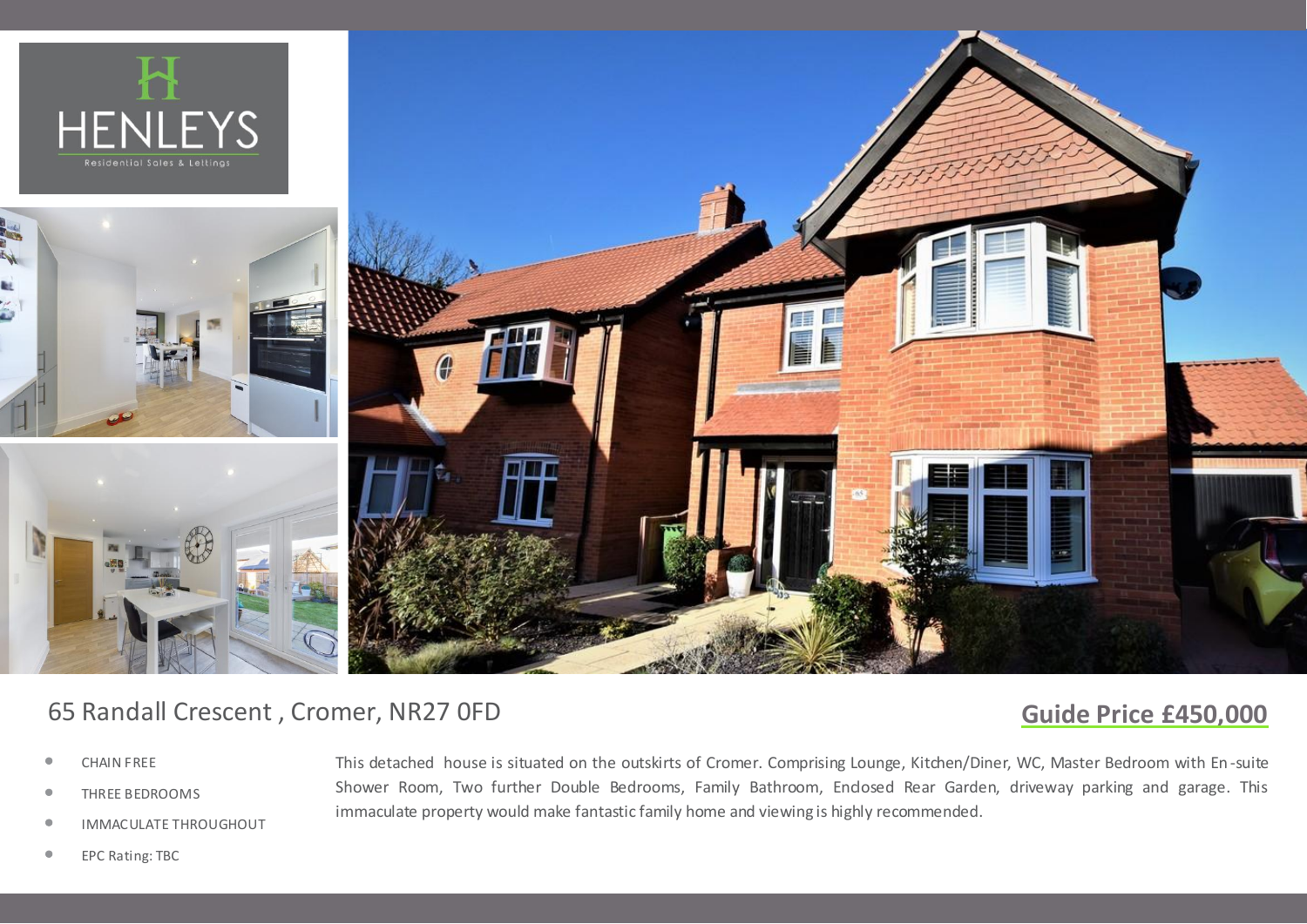



### Property Description

#### **OVERVIEW**

Set on the popular Norfolk Homes development this extremely well presented property is a must see offering modern and Spacious accommodation comprising: Lounge, Kitchen/Diner, utility room, WC, Master Bedroom with En-suite Shower Room, Two further Double Bedrooms, Family Bathroom, Endosed Rear Garden, Driveway and Garage.

The property also benefits from being situated in walking distance of Roughton Road Train Station and within a mile of Cromer centre. The property would make an ideal family home or second home.

#### ENTRANCE HALL

Door to the front, wood effect flooring, under stairs storage, stairs to the first floor, doors to the lounge, kitchen diner and cloakroom, under floor heating.

#### CLOAKROOM

Double glazed window to the side, wash hand basin with splash back tiles, WC, spotlights and laminate wood flooring.

#### LOUNGE

Double glazed window to the front, underfloor heating, laminate wood flooring, contemporary fireplace with gas fire. Archway into kitchen diner.

#### KITCHEN DINER

Stunning open plan kitchen diner, double glazed window to the rear and French doors leading to the rear garden. Laminate wood floors spotlights and door into the utility room. The kitchen has wall and base units, integrated appliances induding built in fridge freezer and dishwasher. there is a six ring gas hob with built in oven and extractor fan. The kitchen is open plan into the dining room making it a social room for entertaining.

#### UTILITY ROOM

Laminate wood floor, base units with space and plumbing for washing machine, worktops and wall mounted gas central heating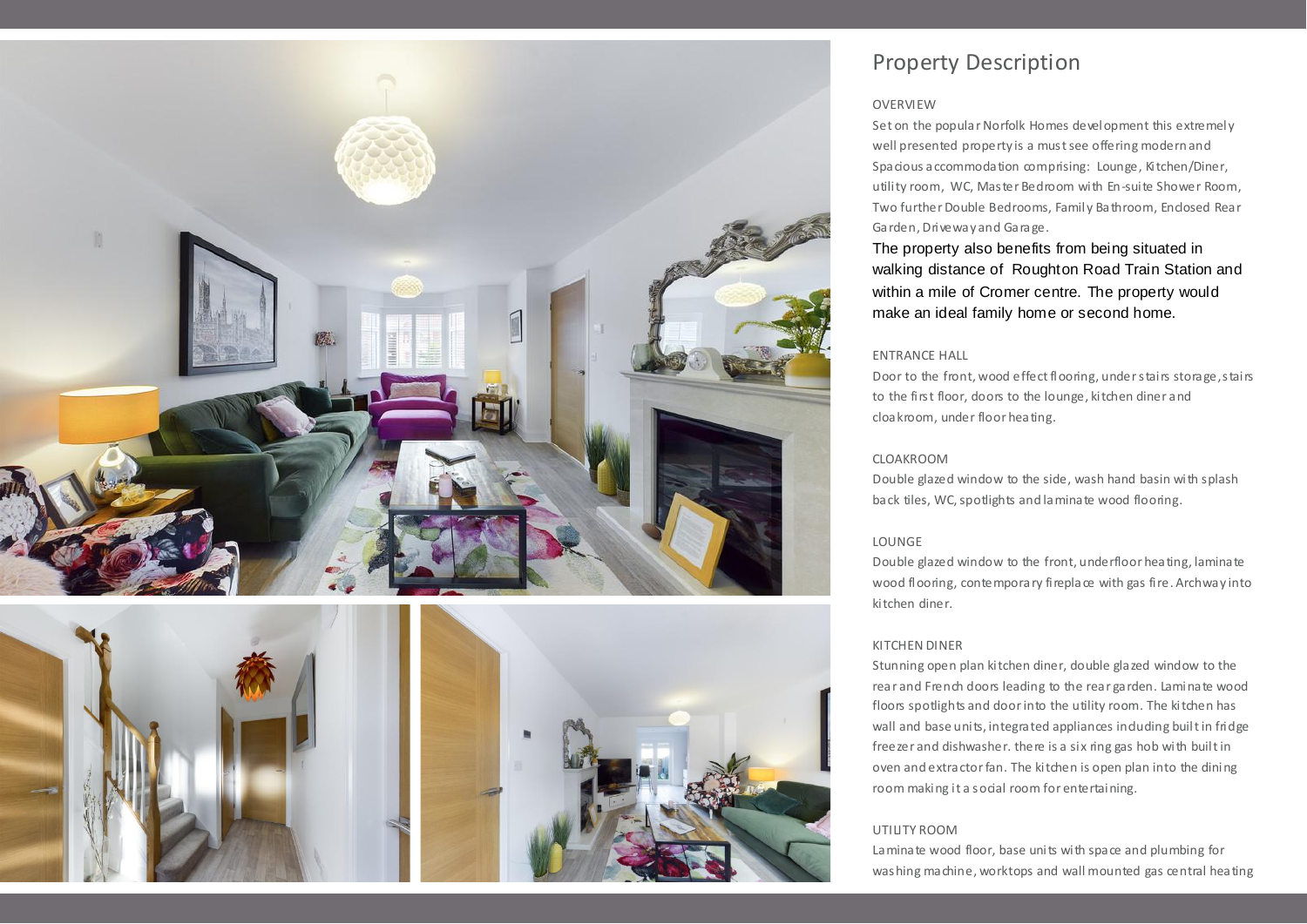







#### LANDING

ৰৱ

Double glazed window to the front with shutters, carpets, radiator, large airing cupboard, loft access and doors off to bedrooms and bathroom.

#### BEDROOM

Double glazed bay window to the front with shutters, carpets, built in wardrobes and door leading to Ensuite .

#### ENSUITE

Double glazed window to the side, shower cubide, built in shelving, shaver point, part tiled, tile effect flooring, chrome heated towel rail, spotlights, end osed WC and wash hand basin with built in cupboard.

#### BEDROOM

Double glazed bay window to the rear with blinds, carpets, builtin wardrobe

#### BEDROOM

Double glazed bay window to the rear with blinds, carpets, builtin wardrobe

#### BATHROOM

Double glazed window to the side, bath with shower and glass screen, built in shelving, shaver point, part tiled, tile effect flooring, chrome heated towel rail, spotlights, end osed WC and wash hand basin with built in cupboard.

#### GARDEN & GARAGE

Fully end osed garden to rear, mainly laid to lawn with patio are and door to access the garage.

### The garage has a power and lights and a up and over door to the front.